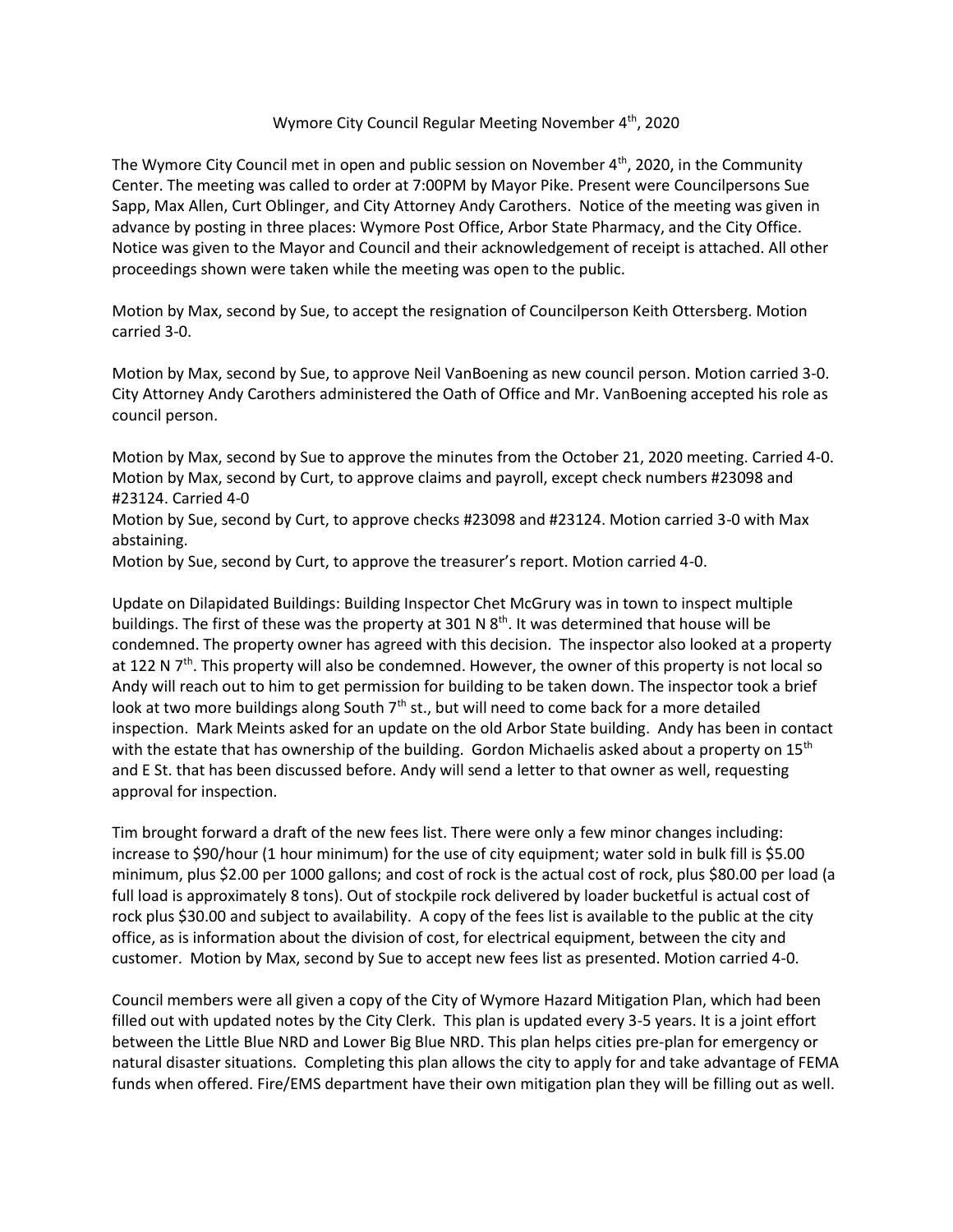Larry Schmidt was present at the meeting. The Wymore Country Club would like to put in a new irrigation system, which would require a 3 phase electrical system. This is not currently available at their location. When Larry reached out to NPPD he was told that this was still in the city's distribution area. So he came to council to see if city is interested. Tim said the expense of running poles/electrical line/etc to the country club could come in around \$80,000 or so. The additional revenue to the city would be minimal. Larry said the NPPD's hookup for service is already located closer to the country club. No decision will be made by the country club until the spring. The council would like to have more discussion before a decision is made.

At the last council meeting Chief Shepardson had asked the board to consider compensation for himself and Officer Schachtschabel as they work increased shifts while advertising for the open full time position. Andy looked into the Fair Labor Standard Act and described some options for compensation to be considered, the council will have to approve a policy that states specifics on how they would like to accomplish this. Andy will reach out to Tony and share this information with him as well.

Chief Shepardson provided the city with a copy of the job description/ad he would like to run for the open full time position his office has. Mayor expressed a desire for a new hire to sign a contract saying they will stay with department for a longer period of time. Council and City Attorney agreed that discussion could take place after someone is hired. Motion by Max, second by Neil, to proceed with the advertisement for the open position of full time police officer for the City of Wymore. Motion carried 4- 0.

Andy has been in touch with both LARM and Skyline trying to come to a resolution on the final balance owed to Skyline. Anthony Thiner from Skyline has told Andy that everything on the Skyline claims have been approved by LARM. Therefore, Andy is questioning why LARM hasn't paid the invoice in full, except for the deductible. Andy will reach out to LARM again asking for explanation and once that is clear he will reach out to Skyline in hopes of coming to an agreement on a final amount owed.

The city office had received a call last week asking for a donation to the annual treasure hunt event. A \$100 donation has been made in years past and is budgeted for. Motion by Max, second by Sue, to donate 10 gifts of \$10 community cash for the 2020 Treasure Hunt. Motion carried 4-0.

There are a couple boards that have a vacant seat, due to the recent passing of Danny Hawkins. There as brief discussion about filling that spot. It was decided that it could wait until the first council meeting in December when the Mayor appoints new board members.

Mark addressed the council about the Fire/EMS communication system. That system was purchased about a year ago, using money from a Thomas Foundation Grant, Keno funds, money from EMS, Rural Fire Board, and the Fire Dept. The system was purchased with the intent to be used for Wymore Fire, Wymore EMS, Wymore PD, and later add on Blue Springs Fire. According to Mark the city is licensed as an owner of a radio frequency that was also purchased with these funds. All equipment was purchased through First Wireless. He claims there was a meeting with the county at some point and they were given permission to use the system. This has led to many new users added to the system, and no one affiliated with the city of Wymore having any control over this system. Max request someone reach out to First Wireless, who Mark states has control over the system and the password and this be looked into. At this time no one is aware of a written agreement between the city and first wireless, however, this is being looked into. Andy also stated he would be sending a letter to First Wireless to try and get some answer.